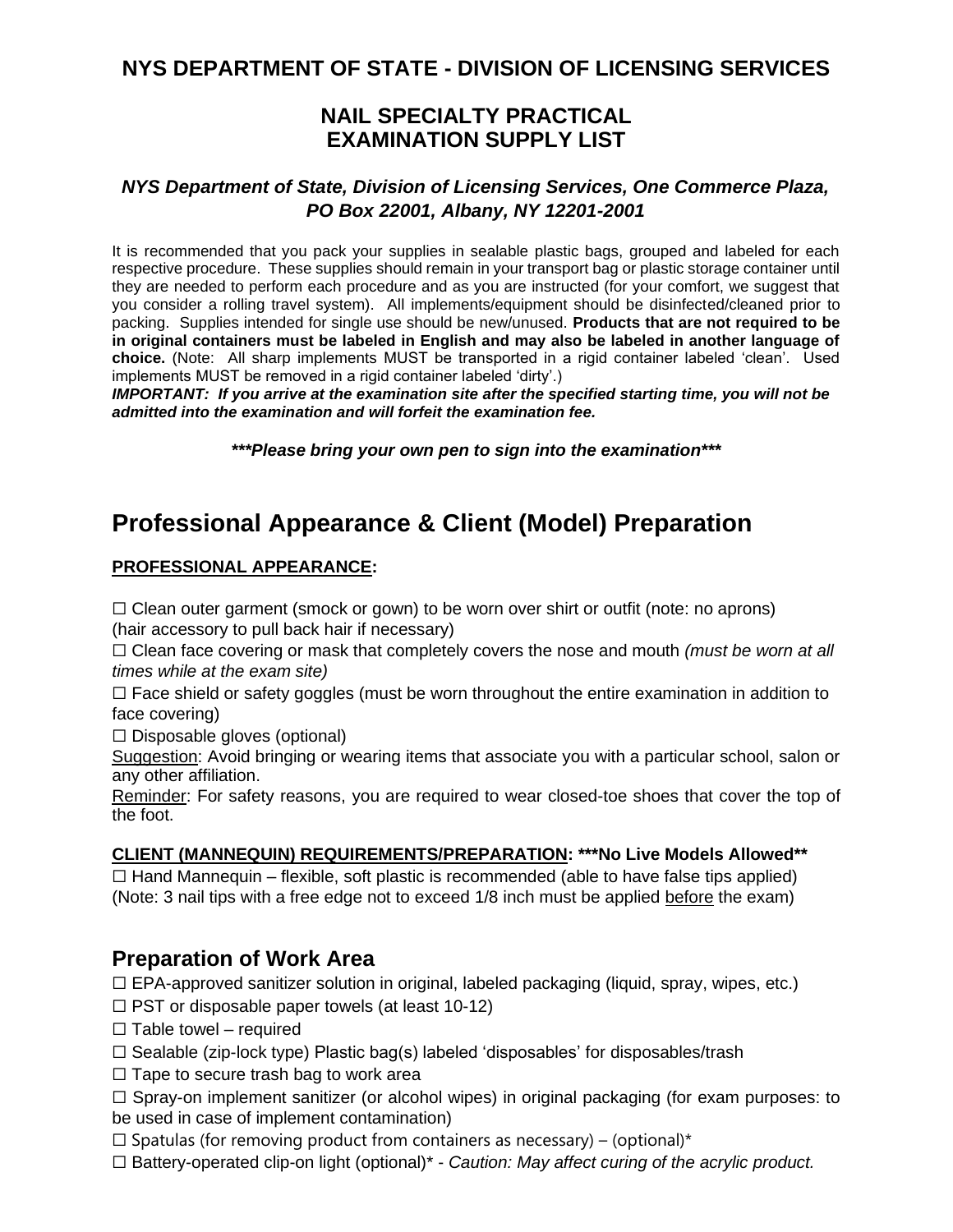### *General Supplies & First Aid Kit:*

 $\Box$  Hand sanitizer (in original bottle/dispenser or packet)

 $\Box$  Protective gloves (2-3 pairs)

 $\Box$  Plastic, rigid (hard) container (large enough to accommodate potentially contaminated implements)

 $\Box$  Sealable (zip-lock type) plastic bags (2-3) labeled 'blood contamination' (in case of blood spill) ☐ Adhesive bandages (2-3) - in sealable (zip-lock type) plastic bag labeled 'First Aid' (may be placed inside of rigid container)

 $\Box$  Cotton balls (2-3) and/or small piece of gauze (2-3)

*If you do not choose to transport clean implements solely in sealable plastic bags, you will also need:*

☐ Covered container labeled 'clean' for transporting implements

*If you do not wish to place all your used implements in your disposables bag, you will also need:*  $\Box$  Covered container labeled 'dirty' for transporting used implements from exam

### **Basic Manicure and Preparation for Further Procedures**

 $\Box$  Hand sanitizer containing 60% or more alcohol (in original bottle/dispenser or packet) – to be used throughout exam

 $\Box$  Bottle of water (pre-filled), clearly labeled (we recommend that you also bring an extra water bottle as we cannot guarantee water availability)

- $\Box$  Liquid hand soap (optional)\*
- $\Box$  Fingerbowl (no substitute container allowed)
- $\Box$  Synthetic manicure nail brush (optional)\*
- $\Box$  Clean towel (to dry hand)
- ☐ Cuticle softener
- $\Box$  Orangewood sticks (approximately 2-5) and cotton and/or cuticle pusher
- □ Spatula (optional)\*
- $\Box$  Hand cream or oil (for massage)
- □ Lint-free nail wipes
- $\Box$  Three-way buffer and/or buffer block
- $\Box$  Files/abrasives (medium and fine) for shaping nails and removing shine
- $\Box$  Nail antiseptic spray in original, labeled packaging (Note: MUST be safe for use on skin)

## **Tip Application and Shaping**

#### *IMPORTANT: You MUST bring tips as specified to receive credit for this section of the exam.*

☐ Nail tips (minimum of 6) – [Nail tips MUST cover *at least but not more than* one half of the nail plate.] (Note: A free edge not to exceed 1/8" is recommended to ensure best results)

- $\Box$  Nail adhesive(s) [no brush-on allowed]
- $\Box$  Orangewood stick (to spread adhesive or remove excess adhesive) (optional)\*
- $\Box$  Nail tip clippers and/or tip cutters
- ☐ Lint-free nail wipes
- $\Box$  Files/abrasives (coarse, medium, and fine)
- $\Box$  Nail antiseptic spray in original, labeled packaging (Note: MUST be safe for use on skin)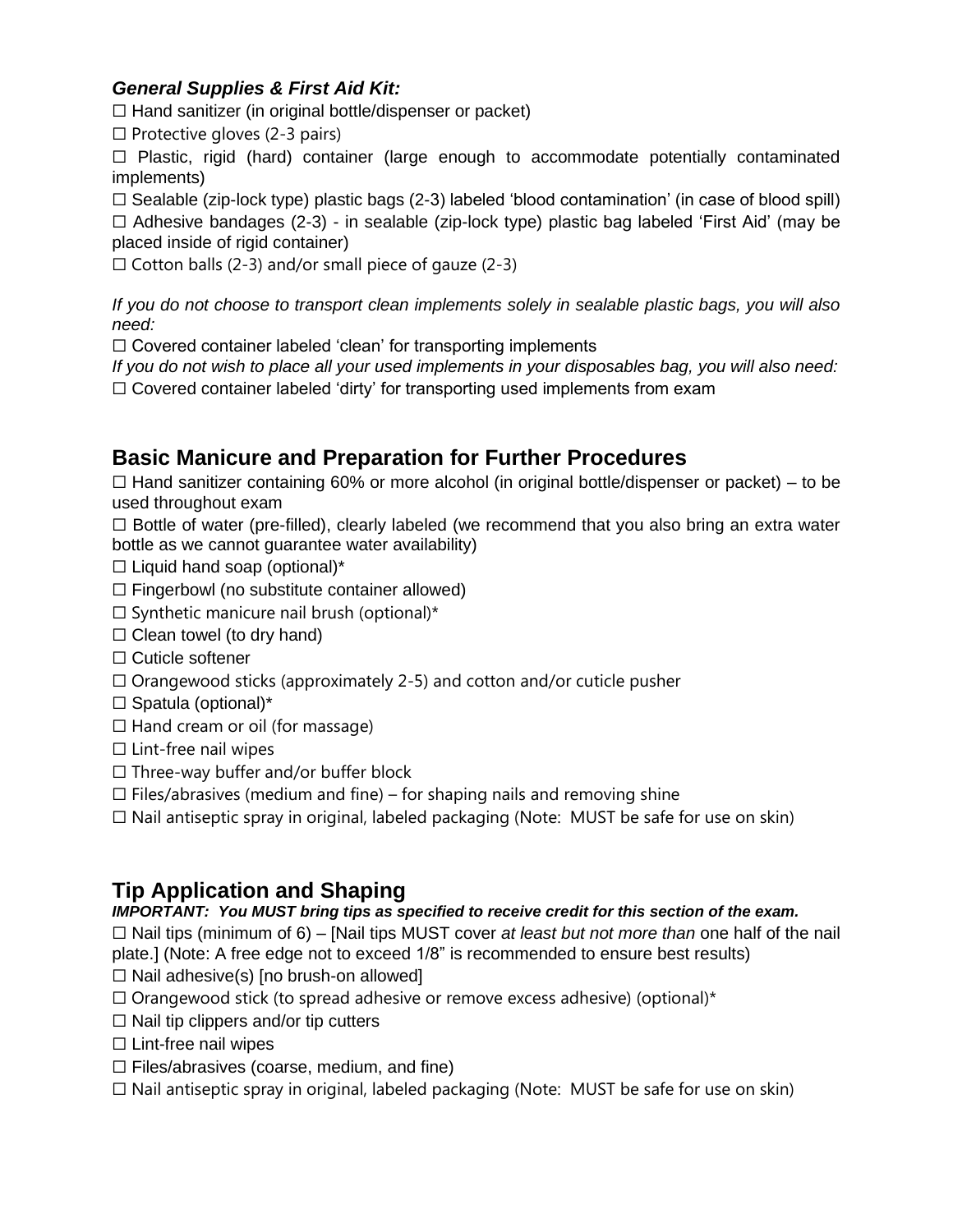## **Wrap Application**

☐ Fabric Scissors

- $\Box$  Fiberglass wrap (six-inch strip) Note: Do NOT pre-cut to nail size prior to exam
- ☐ Resin/adhesive and spray activator/accelerator system for fiberglass

NOTE: Activator/accelerator (spray) – MUST be of same system as resin/adhesive used; NO brush-on or aerosol allowed

 $\Box$  Non-adhesive or adhesive silk (six-inch strip) – Note: Do NOT pre-cut to nail size prior to exam

 $\Box$  Adhesive (for silk wrap)

 $\Box$  Plastic sheet for pressing fabric to nail (optional)\*

 $\Box$  Tweezers and/or cellophane (for placing fabrics on nails) (optional)\*

□ Lint-free nail wipes

- $\Box$  Files/abrasives (medium and fine)
- $\Box$  Three-way buffer and/or buffer block
- $\Box$  Oil (to produce shine)

☐ Nail antiseptic spray in original, labeled packaging (Note: MUST be safe for use on skin)

# **Acrylic Application [Odorless System Required]**

**NOTE: Your acrylic liquid monomer MUST be odorless, in the original bottle (new/unused), and the manufacturer's seal must be intact (not broken or unsealed). The liquid monomer product ingredients MUST be labeled on the bottle. If you do NOT bring the liquid monomer as required, you will NOT be allowed to take your scheduled examination.**

☐ Acrylic primer *in original, labeled container (only needed if required by system)*

☐ Acrylic powder (Color of choice: clear/pink/natural)

☐ Acrylic monomer – MUST be **odorless** product/system in the original container (new/unused) with the manufacturer's seal intact/unbroken (Note: Product ingredients MUST be labeled on the bottle.) -*You will NOT be allowed to take this examination if you do not provide this item as specified*. *ONLY an odorless acrylic system may be used; low odor products are NOT acceptable.*

 $\Box$  Eyedropper (2) – one for monomer and one for oil

 $\Box$  Two (2) dappen dishes with covers - for odorless acrylic liquid and powder (Note: In lieu of covers, wipes or paper towels may be used to cover dishes when not in use.)

 $\Box$  Two nail forms (reusable or disposable)

 $\Box$  Acrylic nail brush

 $\Box$  Lint-free nail wipes

 $\Box$  Files/abrasives (coarse and medium)

☐ Three-way buffer and/or buffer block

 $\Box$  Oil (to produce shine)

☐ Nail antiseptic spray in original, labeled packaging (Note: MUST be safe for use on skin)

**IMPORTANT: Effective November 1, 2001, the use of MMA or any products containing MMA is strictly prohibited for use in nail services in New York State and will NOT be allowed for use at this examination.**